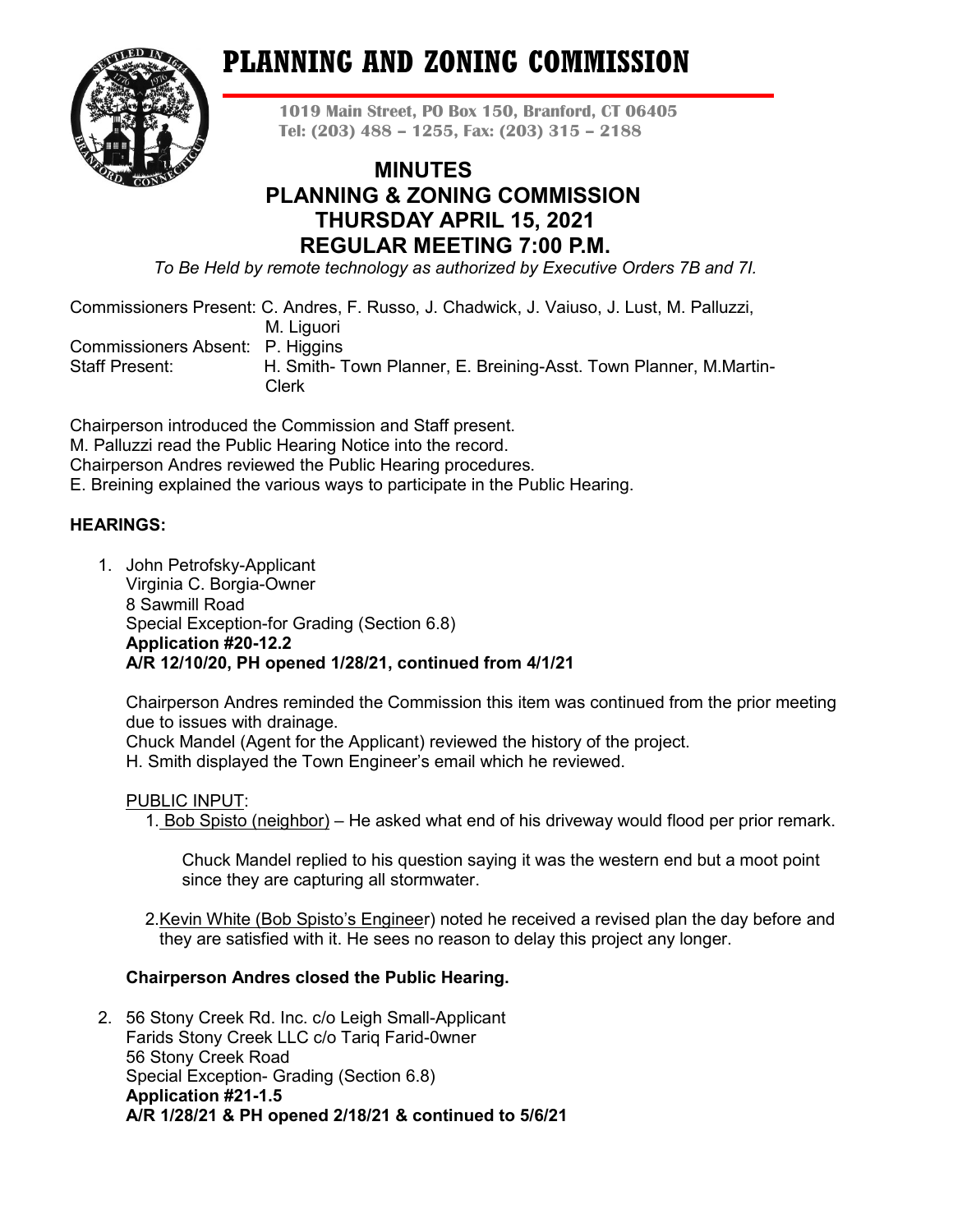*Branford Planning & Zoning Minutes April 15 2021 Page 2 of 9*

> 3. Stony Creek Estates, LLC c/o Michael Di Gioia-Applicant & Owner 47 Gould Lane Special Exception Modification-Residential Open Space Development-Modification to restriction on development of Units #'s 24-29 to be accessed via Luisa Court **Application #20-11.3 A/R 11/5/20 & PH set FOR 4/15/21**

Attorney Timothy Herbst (representing the Applicant) and Michael Di Gioia (Applicant) were present as well as George Andrews (Engineer).

Attorney Herbst requested that the email that he sent to H. Smith that day be part of the administrative record. He noted that the agenda states a modification to units 24-29 (6 units) but the application that was submitted states a modification to 3 units only.

M. Di Gioia spoke next stating for the record that the units # 24, 25, and 26 aka 10, 12 and 14 Luisa Court are the ones that they are seeking modifications for.

He also gave a brief history of the project. He said they are seeking permission to build full foundations as opposed to slab on grade.

George Andrews (Engineer) gave a few comments. The Commission asked a few questions which M. DiGioia answered.

Attorney Herbst had a few closing comments.

Chairperson Andres gave a few comments stating Mr. Andrews is a licensed environmental professional engineer. He suggested that Town Counsel review the material that the applicant submitted.

H. Smith reviewed his staff comments and gave a brief history of the project.

PUBLIC INPUT:

No one spoke.

Chairperson Andres asked the Commission their thoughts on continuing the Public Hearing to the May 5 meeting.

Since there are outstanding questions and perhaps having Town Counsel review the material as well as the LEP. The consensus agreed.

#### **Chairperson Andres stated that Item #3 and #4 would be continued to the May 6, 2021 meeting.**

- 4. Stony Creek Estates, LLC c/o Michael Di Gioia-Applicant & Owner 47 Gould Lane Subdivision Modification-Residential Open Space Development-Modification to restriction on development of Units #'s 24-29 to be accessed via Luisa Court **Application #21-3.12 PH set for 4/15/21**
- 5. Planning & Zoning Commission-(Town of Branford)-Applicant 569 & 573 East Main Street, 16, 20 & 26 East Industrial Road Zoning Map Amendment – Planned Development District to IG-2 **Application # 21-3.9 A/R 3/18/21 & PH set for 4/15/21**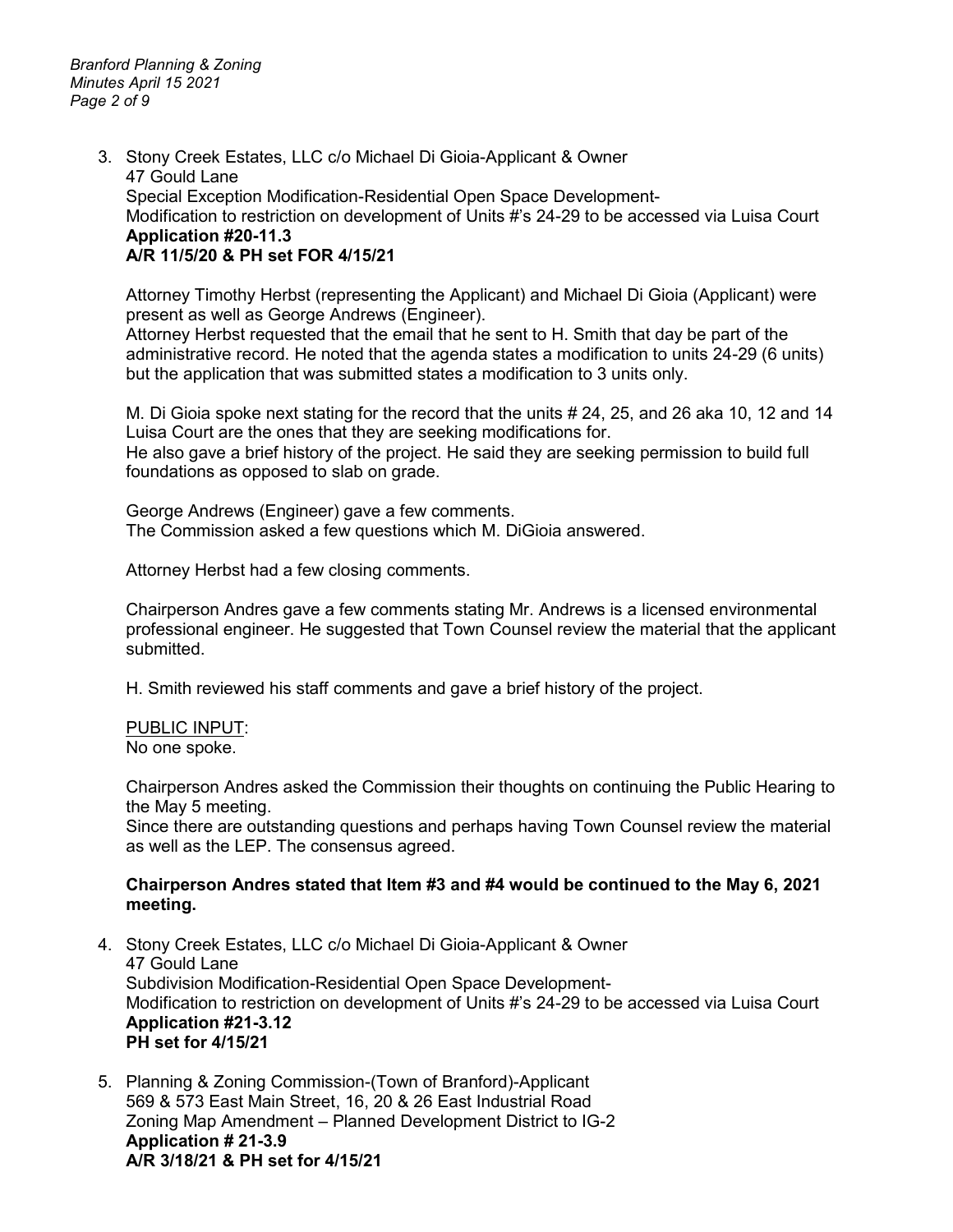Chairperson Andres reviewed the application.

H. Smith displayed a map of the area to be changed and the staff comments.

### PUBLIC INPUT:

- 1. Wayne Cooke (Property owner of 573 East Main St.) He requested that Perry Maresca speak first then he would give his comments.
- 2. Perry Maresca- He said he will speak as the chairman of the Economic Development Commission first. He read a letter aloud from Attorney Nicholas Mingione.
- 3. Wayne Cooke spoke again saying he has been working on this issue for a while now. He said he would speak in 2 sections starting with his thoughts of what he would like to see at exit 56 but both parts of his talk relates to making the process fair. Then the second part will be his vision of how to make the process fair. He then had a PowerPoint presentation.
- 4. Kate Galambos- She stated as a person whose photo and name was named in Mr. Cooke's presentation, she has no choice but to publicly refute his claims. She followed by saying his presentation is a collection of conspiracy theories and fabrications and gave a few examples. She demanded that he remove her name and photo from his slides or she will consider his actions to be an attempt to bully and intimidate her and defame her character. She then went on to comment about the letter that was read and how she disagreed with it.She encouraged the Commission to go forward with the zone change to IG-2. She also disagree with the EDC comments and she encourages the Commission
- to revert back to the IG-2 zone. 5. Todd Petrowski- Said he thinks Mr. Cooke did a great presentation and he agreed
- with him. He said that something should be done so businesses can thrive at exit 56.
- 6. Jacey Wyatt- Said she has been a Branford resident for 50 years. She displayed an aerial photo of the area and gave some ideas for possible uses.
- 7. Attorney Diane Whitney She represented the property owner of 569 East Main Street. She submitted a letter prior to the PZ Dept. She said the property owners are in favor of this proposal.
- 8. Mr. Nichols (Resident) He lives near exit 53 and is concerned about traffic and stated that safety is a big concern.
- 9. Ray Ingraham-He stated he is happy the PZ Commission is starting the process to change the zone at exit 56.
- 10. Perry Maresca- He said he is requesting on behalf of the Economic Development Commission that the IG\_2 zone be revised to be more flexible, more lucrative and a more beneficial zone status. He noted it was discussed in 2015 and all the other exits were converted to a hybrid zone but exit 56 was not. He spoke at the POCD plan meetings he requested as the EDC chairman that all the exits be changed to hybrid zones. He noted he didn't have photos to share but asked for everyone to use their minds eye and picture that area. He asked, what are we trying to save there? He spoke of the parcels and the businesses there and how it looked from the road. He read a portion of a letter he wrote to a government official on behalf of the EDC. He noted he was misquoted in the minutes from the March PZ meeting saying the EDC is not looking for retail uses in that rea. He said the days of retail as we know it are gone. He stressed again that he nor the EDC are requesting retail in that area, they are looking for this exit to be considered just as the other exits were considered.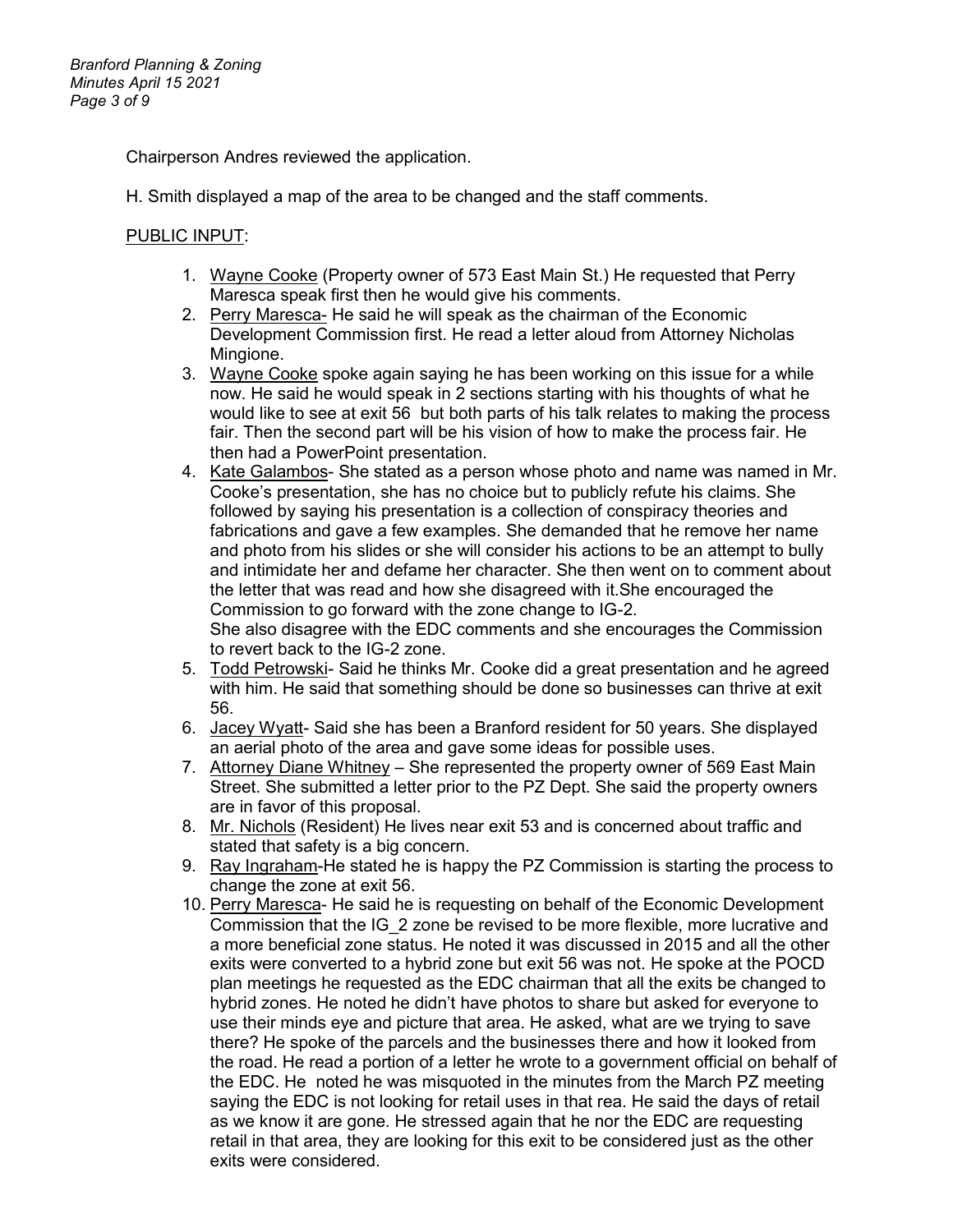*Branford Planning & Zoning Minutes April 15 2021 Page 4 of 9*

> 11. Wayne Cooke- Spoke again saying if this area is changed to IG-2 with the intent of examining it closely, than it's a good start. The town needs to decide how special do we want this area to be?

### **Chairperson Andres closed the Public Hearing.**

6. Conor Daley-Applicant & Owner 548-552 Leetes Island Road Special Exception- Accessory Apartment **Application #21-3.2 A/R 3/4/21 & PH set for 4/15/21**

Conor Daley (Applicant) spoke explaining this accessory apartment will be for his parents and stressed that it blends well in the neighborhood.

E. Breining reviewed the Staff Report.

PUBLIC INPUT: No one spoke.

### **Chairperson Andres closed the Public Hearing.**

#### **MINUTES: 4/01/21**

H. Smith stated they are not ready for approval.

### **CORRESPONDENCE: None.**

### **RETURN TO TABLE:**

1. John Petrofsky-Applicant Virginia C. Borgia-Owner 8 Sawmill Road Special Exception-for Grading (Section 6.8) **Application #20-12.2 A/R 12/10/20, PH opened 1/28/21, continued from 4/1/21**

### **J. Vaiuso made a motion to approve the application with the Findings & Conditions below:**

### **FINDINGS:**

- 1. The Commission finds, based on the testimony and information presented during the public hearing, including but not limited to an updated Drainage Report submitted by the applicant and comments regarding that report submitted by the Town Engineer and subject to compliance with the submitted plans, that the application satisfies the requirements of Section 6.8 and that the application is in conformance with the Special Exception criteria of Section 9.8.F.
- 2. Compliance with Section 6.3 is waived per Section 6.3.L is found to be required since the Commission finds that the existing natural landscaping constitutes excellence in landscaping design.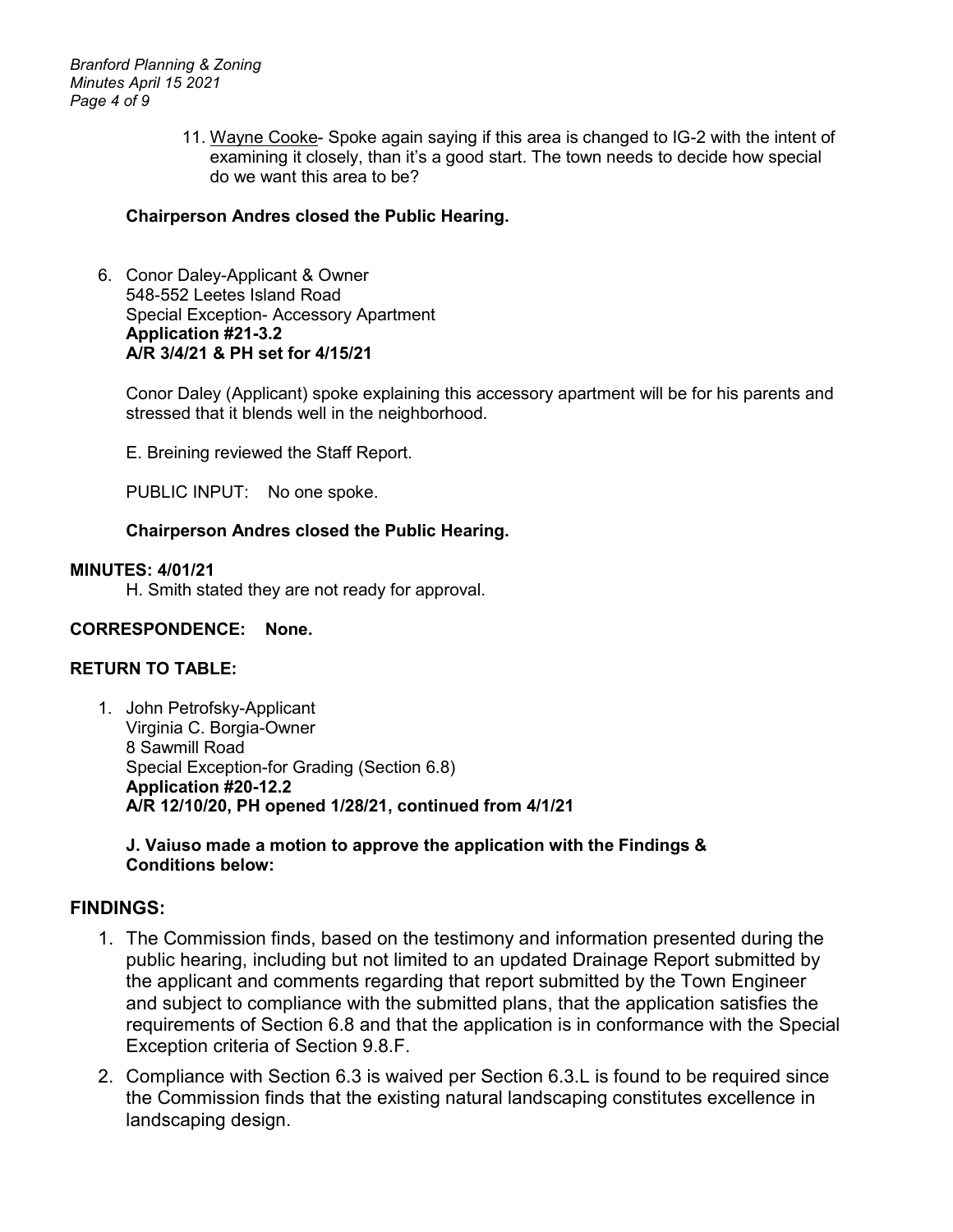*Branford Planning & Zoning Minutes April 15 2021 Page 5 of 9*

> 3. The requirement of Section 6.3.D.3 for the preparation of Landscaping Plans by a licensed landscape architect is waived.

# **CONDITIONS:**

- 1) Prior to the start of construction, the erosion control measures shall be installed to the satisfaction of the Zoning Enforcement Officer and maintained throughout the project.
- 2) To ensure continued compliance with the Zoning Regulations, landscaping must be maintained as an on-going requirement of this approval to ensure survival of all required landscaping shown on the approved plan. If the landscaping element does not survive or is irreparably damaged, it must be replaced in kind.
- 3) Dust control shall be undertaken as may be determined by the Zoning Enforcement Officer.
- 4) An "as-built" survey to document compliance of the final site grading and installed stormwater drainage management measures with the approved plans shall be submitted prior to the issuance of any Certificate of Zoning Conformance or the zoning authorization of the issuance of a Certificate of Occupancy.

# **J. Chadwick seconded the motion which passed unanimously.**

For the record, J. Lust is recused from this application and M. Palluzzi missed a meeting.

The voting Commissioners are J. Chadwick, F. Russo, J. Vaiuso, and C. Andres,

4. Planning & Zoning Commission-(Town of Branford)-Applicant 569 & 573 East Main Street, 16, 20 & 26 East Industrial Road Zoning Map Amendment – Planned Development District to IG-2 **Application # 21-3.9 A/R 3/18/21 & PH set for 4/15/21**

The Commission discussed this and decided to vote on the application at that meeting but keep it as an agenda item for further discussion.

**J. Chadwick moved that application #21-3.9, Zoning Map Amendment be approved with a finding that the proposed Zoning Map Amendment is in accordance with the Comprehensive Plan and is consistent with the Plan of Conversation and Development to be effective on May 1, 2021.**

**J. Lust seconded the motion which passed unanimously.** 

**5.** Conor Daley-Applicant & Owner 548-552 Leetes Island Road Special Exception- Accessory Apartment **Application #21-3.2 A/R 3/4/21 & PH set for 4/15/21**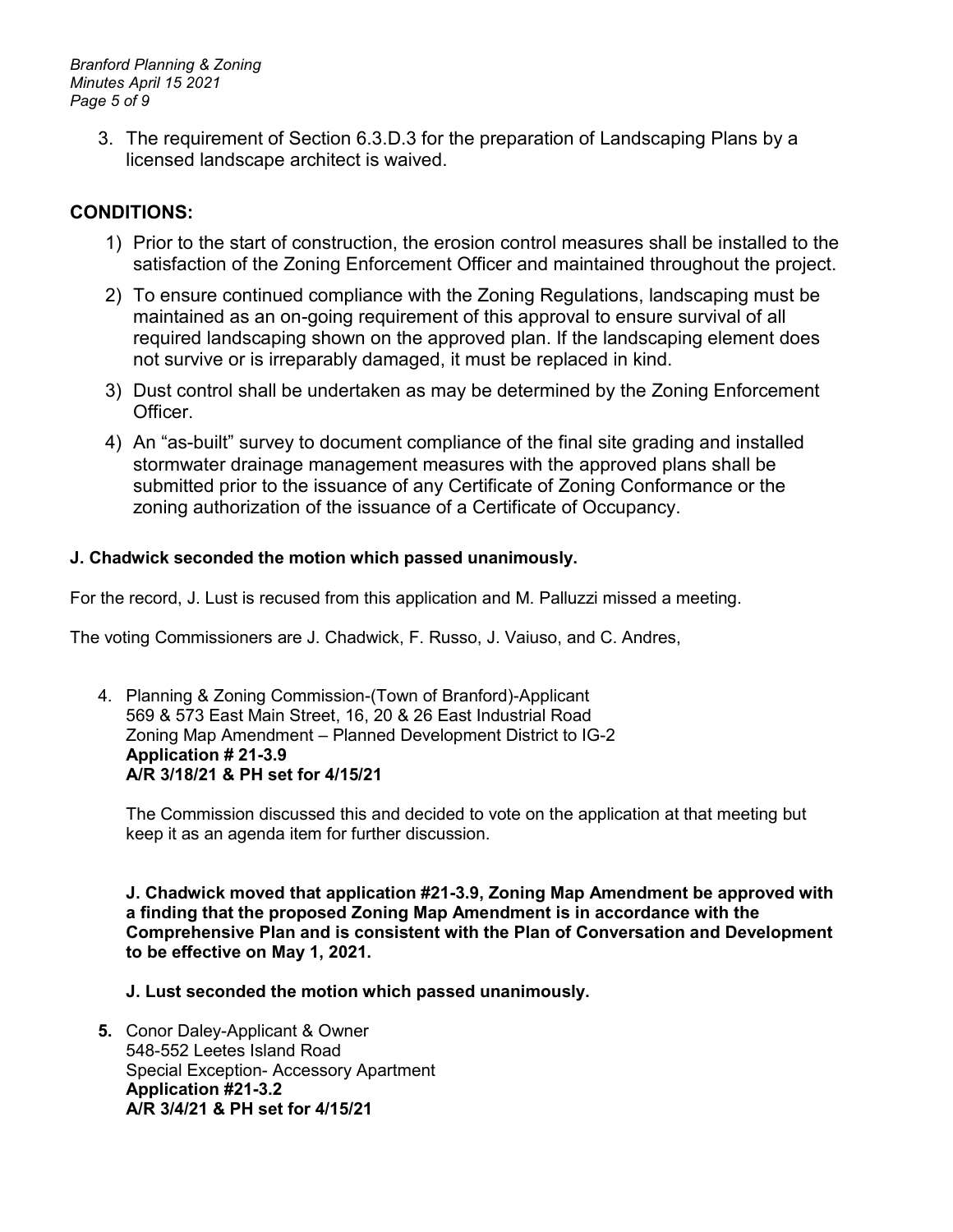### **J. Vaiuso made a motion to approve the application with the Findings and Conditions below:**

# **FINDINGS:**

- 1) Subject to compliance with the conditions listed below, the Commission finds, based on the testimony and application materials presented, that the proposed use of the property is consistent with the Special Exception Criteria per section 9.8 of the zoning regulations.
- 2) The Commission finds per Section 6.3L that additional plantings beyond those currently on the property are not necessary.

# **CONDITIONS:**

- 1) Prior to the issuance of a Zoning Permit or the zoning authorization for the issuance of a building permit the following shall be addressed to the satisfaction of the Zoning Enforcement Officer:
	- a. The owner of the accessory apartment property must file a deed restriction on the land records requiring that the unit, **if rented** be rented at or below prices that would qualify the apartment as "affordable housing" as defined in CGS Section 8-30g. The deed restriction is to be reviewed by the Town Counsel with evidence that the recording of executed deed is the deed restriction version approved by the Town Counsel.
	- b. Documentation of the purchase of the portion of land upon which the parking spaces are proposed and its legal merger with the property the applicant currently owns at 548-552 Leetes-Island Road shall be shown on the Site Plan.
	- c. Submittal of revised plans showing the removal of any building addition not meeting the zoning regulation's setback requirements. The building plans may be further modified via a minor special exception modification by the Town Planner should the applicant obtain a variance to allow the building addition in the front setback.
- 2) Prior to the start of construction, a Soil Erosion & Sediment Control Plan shall be submitted to and installed to the satisfaction of the Zoning Enforcement Officer and maintained throughout the project.
- 3) All proposed lighting shall comply with the requirements of Section 6.7 and its associated appendix to the Zoning Regulations.

# **M. Palluzzi seconded the motion which passed unanimously.**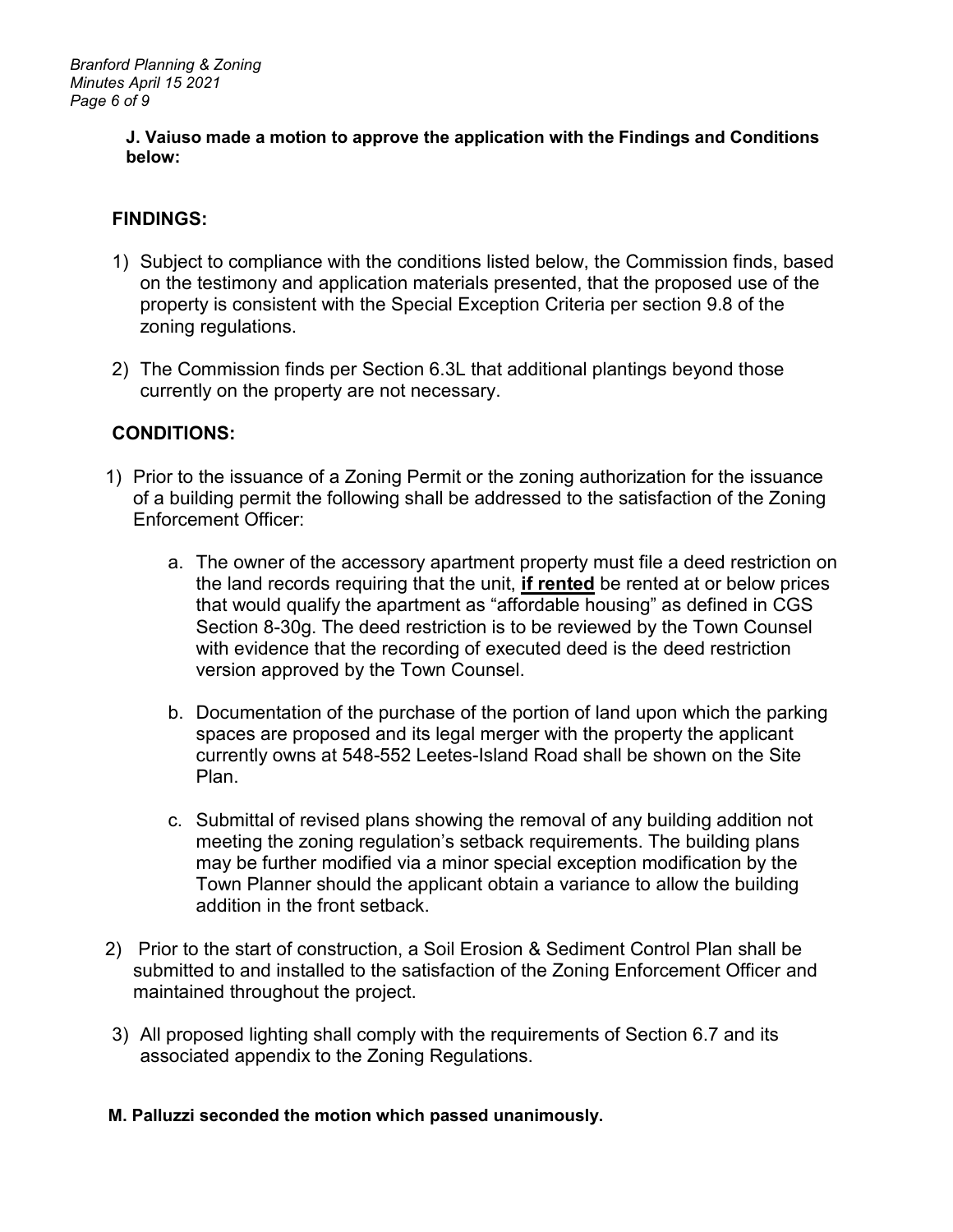*Branford Planning & Zoning Minutes April 15 2021 Page 7 of 9*

### **OLD BUSINESS:**

- 1. Marc Reed- Applicant & Owner 46 Parish Farm Road Special Exception- Accessory Apartment & Oversized Accessory Structure **Application #21-3.4 A/R 3/4/21 & PH set for 5/6/21**
- 2. Sound Real Estate LLC,c/o Dan Merriam-Applicant 101 West Main St. Branford LLC c/o Jeanne Tahnk-Owner 101 West Main Street Special Exception- Car Storage Parking Lot **Application #21-3.6 A/R 3/4/21 & PH set for 5/6/21**
- 3. Emily Abruzzo- Applicant Gerald John Bodziak & Emily Abruzzo- Owners 28 Pine Tree Drive Special Exception- Accessory Apartment **Application #21-3.10 To be A/R & PH set for 5/6/21**
- 4. Emilie Penner Greene-Applicant Scott Penner –Owner 1136-1040 Main Street Special Exception- Restaurant /Café **Application #21-2.6 A/R 2/18/21 & PH to be set by Staff & Chairperson**

H. Smith noted there was a discussion at the last meeting regarding possible changes to the parking requirements in the Main Street overlay district and based on the discussion, he composed a draft zoning regulation amendment which can be modified if needed.

This application (21-2.6) is pending awaiting the referral comments from the zoning regulation Amendment. If comments are received, this can be heard at the 5-6-21 Public Hearing.

5. Dave Peck- Applicant 48 Leetes Island Rd Petroleum LLC, c/o Syed Sami- Owner 42 Leetes Island Road Special Exception Modification- Site & design changes **Application #21-2.9 A/R 3/4/21 & PH waiver requested**

Dave Peck(Applicant) reviewed the minor site modifications and displayed colored photos.

- J. Vaiuso made a motion to waive the Public Hearing.
- J. Chadwick seconded the motion which passed unanimously.

### **J. Vaiuso made a motion to approve the application with the Conditions below:**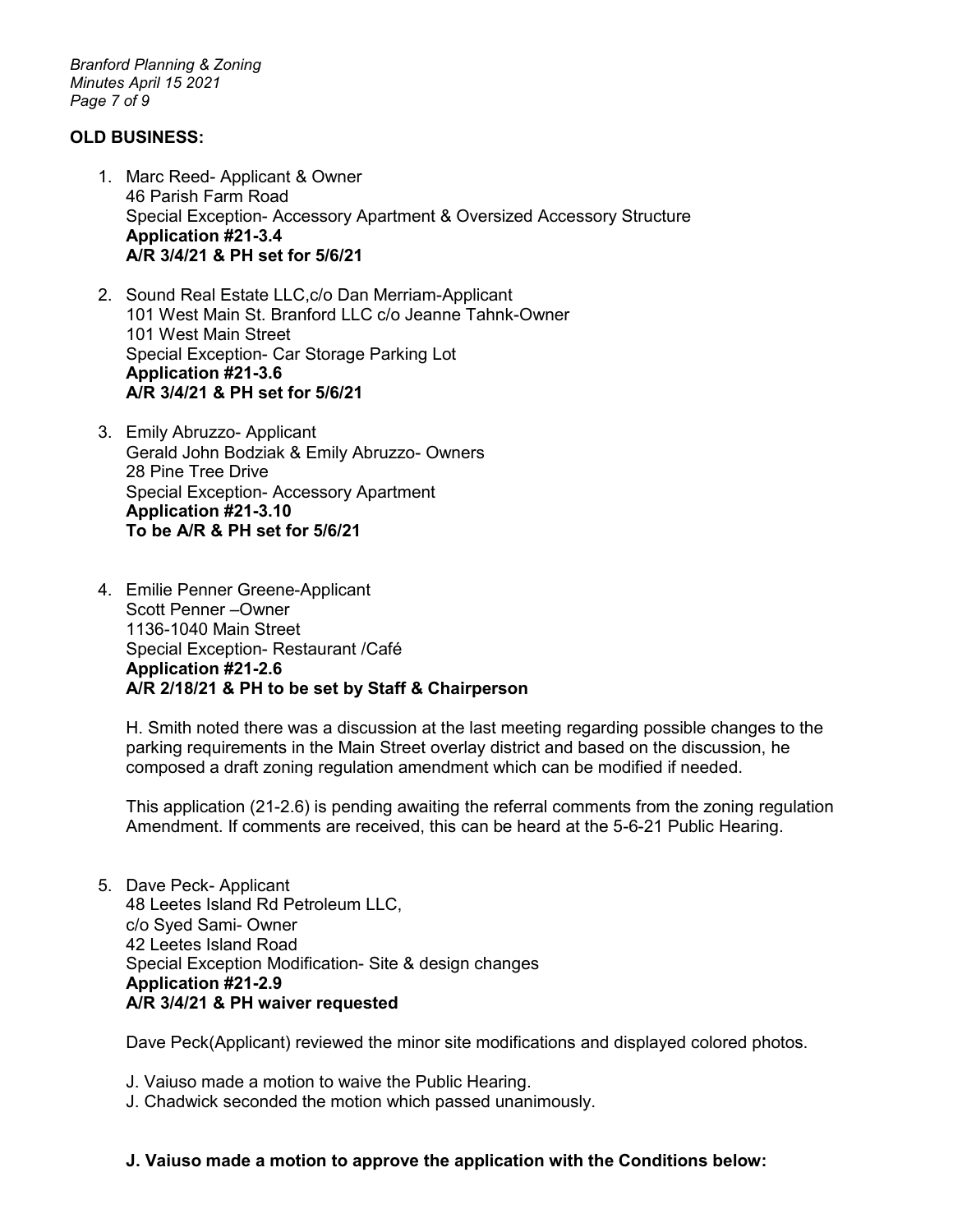#### **J. Vaiuso made a motion to approve the application with the Findings and Conditions below:**

- 1. Dumpsters and other provisions of refuse shall be moved to the area designated On the site plan as "Trash Enclosure".
- 2. To reduce glare, all fixtures shall be demonstrated to meet the IES full-cutoff definition unless they are emergency lights or very low level accent lights (less than 900 lumen output-less than an incandescent 100watt bulb).
- 3. A landscaping plan should be developed to reflect the discussion of the application at the PZ meeting to the satisfaction of the Town Planner and the Planning & Zoning Commission.

### **M. Palluzzi seconded the motion which passed unanimously.**

6. Montowese Development Group, LLC-Applicant John R. & Anne Hines-(Owners of 14 Buckley Rd.) Branford Building Supplies-(Owners of 16 Buckley Rd) Branford Building Supplies –(Owners of 0 Buckley Rd) 14, 16 & 0 Buckley Road Special Exception & Coastal Site Plan –Open Space Residential Development **Application #21-3.11 To be A/R & PH to be set** 

#### **NEW BUSINESS:**

H. Smith noted that by law we are receiving an application tonight for the Zoning Regulation Application that was previously discussed to modify Section 5.10 and 6.5 of the parking Requirements. The application is #21-4.2.

Chairperson Andres briefly reviewed the application for the Commission.

#### **OTHER BUSINESS:**

1. Discussion - Possible changes to parking requirements in the Main Streets Overlay District

Chairperson Andres said this was just discussed and is the Zoning Regulation Application To amend the parking.

2. Bond Establishment for 28 Lomartra Lane(Lot 7)

J. Lust made a motion to establish the bond at 28 Lomartra Lane (Lot 7) M. Palluzzi seconded the motion which passed unanimously.

3. Bond Establishment for 81 Todds Hill Rd (Lot 8)

M. Palluzzi made a motion to establish the bond at 81 Todds Hill Road (Lot 8). J. Vaiuso seconded the motion which passed unanimously.